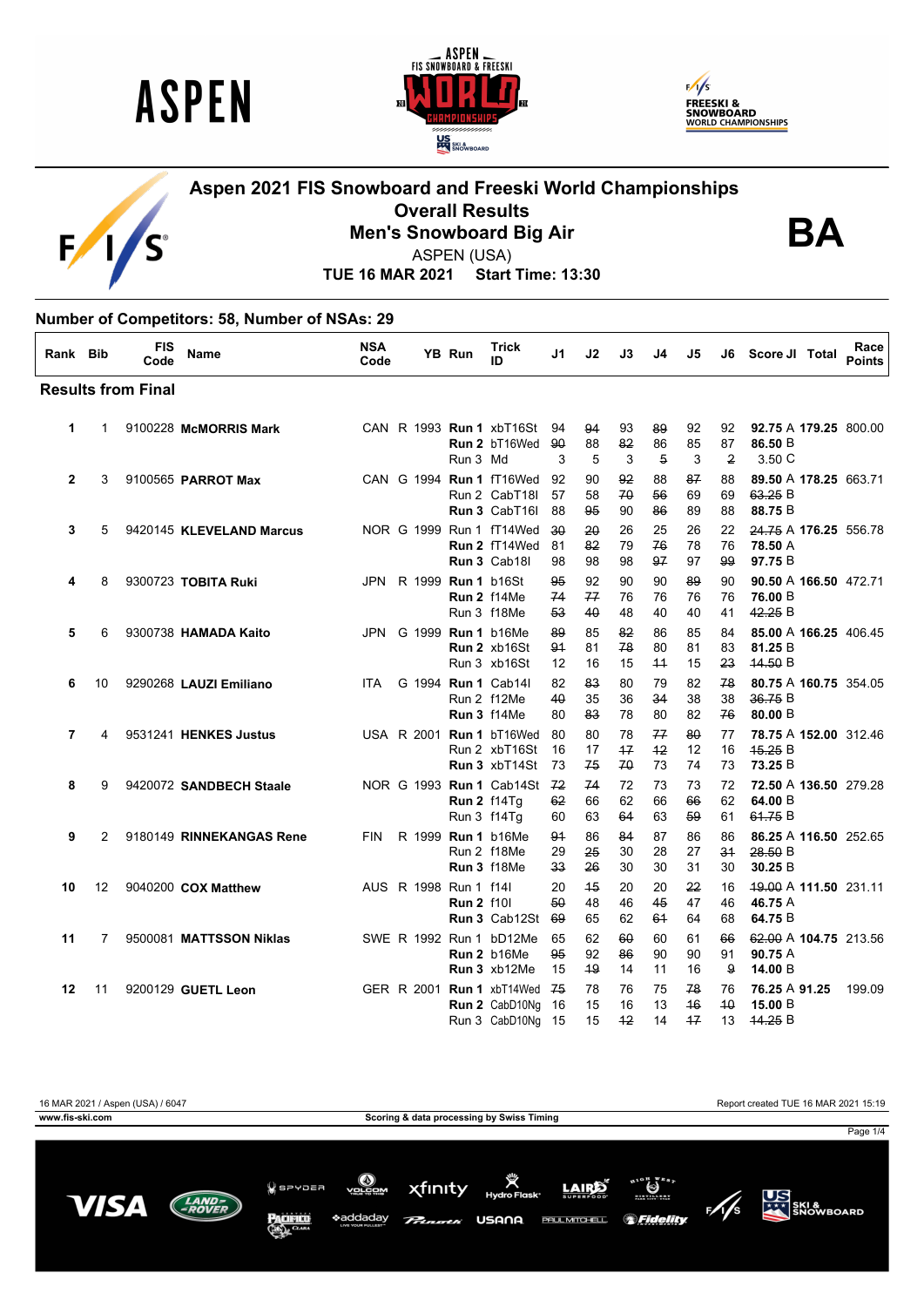





## **Aspen 2021 FIS Snowboard and Freeski World Championships Overall Results Men's Snowboard Big Air**



**BA**

ASPEN (USA)

**TUE 16 MAR 2021 Start Time: 13:30**

| Rank Bib        |    | <b>FIS</b><br>Code                | <b>Name</b>                 | <b>NSA</b><br>Code |  | YB Run                                       | Trick<br>ID                                              | J1         | J2         | J3       | J4       | J5         | J6       | Score JI Total                       |       | Race<br><b>Points</b> |
|-----------------|----|-----------------------------------|-----------------------------|--------------------|--|----------------------------------------------|----------------------------------------------------------|------------|------------|----------|----------|------------|----------|--------------------------------------|-------|-----------------------|
|                 |    | <b>Results from Qualification</b> |                             |                    |  |                                              |                                                          |            |            |          |          |            |          |                                      |       |                       |
| 13              | 10 |                                   | 9531213 FARRELL Lyon        |                    |  | Run 2 X                                      | USA R 1998 Run 1 bT16Me                                  | 84<br>45   | 83<br>18   | 82<br>23 | 84<br>15 | 83<br>22   | 78<br>19 | 83.00<br>18.50                       | 83.00 | 187.04                |
| 14              | 17 |                                   | 9101066 BREARLEY Liam       |                    |  | CAN G 2003 Run 1 bT16l                       | <b>Run 2 bT16l</b>                                       | 78<br>82   | 72<br>83   | 71<br>83 | 67<br>83 | 66<br>84   | 67<br>81 | 69.25<br>82.75                       | 82.75 | 176.86                |
| 15              | 55 |                                   | 9290315 MAFFEI Alberto      | ITA                |  | R 1995 Run 1 bTl<br>Run 2 X                  |                                                          | 85<br>44   | 82<br>13   | 79<br>15 | 82<br>11 | 83<br>13   | 75<br>45 | 81.50<br>13.00                       | 81.50 | 168.15                |
| 16              | 9  |                                   | 9510438 HUBER Nicolas       | SUI                |  |                                              | G 1995 Run 1 Cab16<br>Run 2 Cab16l                       | 78<br>82   | 76<br>83   | 75<br>83 | 73<br>79 | 73<br>78   | 69<br>77 | 74.25<br>80.50                       | 80.50 | 160.57                |
| 17              | 30 |                                   | 9050251 MILLAUER Clemens    |                    |  | AUT R 1994 Run 1 X                           | Run 2 fD14Tg                                             | 43<br>82   | 18<br>82   | 17<br>80 | 21<br>77 | 25<br>82   | 14<br>76 | 17.50<br>80.25                       | 80.25 | 153.88                |
| 17              | 44 |                                   | 9100477 TOUTANT Sebastien   |                    |  | Run 2 X                                      | CAN G 1992 Run 1 b14Wed                                  | 81<br>26   | 80<br>20   | 80<br>27 | 80<br>23 | 82<br>22   | 74<br>21 | 80.25<br>23.00                       | 80.25 | 153.88                |
| 19              | 37 |                                   | 9200131 VICKTOR Noah        |                    |  |                                              | GER G 2001 Run 1 bT14Wed<br>Run 2 bT14Wed                | 80<br>81   | 77<br>78   | 75<br>77 | 79<br>79 | 81<br>80   | 75<br>75 | 77.75<br>78.50                       | 78.50 | 142.42                |
| 20              | 4  |                                   | 9531130 CORNING Chris       |                    |  | USA G 1999 Run 1 bTMe<br>Run 2 bQ18          |                                                          | 80<br>45   | 78<br>20   | 78<br>25 | 77<br>19 | 80<br>20   | 72<br>28 | 78.25<br>21.00                       | 78.25 | 137.38                |
| 21              | 3  |                                   | 9531369 HENRICKSEN Dusty    |                    |  |                                              | USA G 2003 Run 1 bT14Wed<br>Run 2 bT16Wed                | -81<br>-82 | 75<br>69   | 76<br>70 | 78<br>70 | 78<br>74   | 74<br>71 | 76.75<br>71.25                       | 76.75 | 132.66                |
| 22              | 19 |                                   | 9200135 VOCKENSPERGER Leon  |                    |  | Run 2 X                                      | GER R 1999 Run 1 bTCWed                                  | -78<br>48  | 77<br>22   | 72<br>23 | 75<br>31 | 77<br>32   | 73<br>27 | 75.50<br>25.75                       | 75.50 | 128.20                |
| 23              | 51 |                                   | 9060016 de SLOOVER Jules    |                    |  | BEL G 2002 Run 1 f14l<br>Run 2 f14           |                                                          | 72<br>39   | 75<br>49   | 73<br>42 | 78<br>54 | 81<br>56   | 73<br>41 | 74.75<br>46.50                       | 74.75 | 123.93                |
| 24              | 31 |                                   | 9480582 KHADARIN Vlad       |                    |  | RSF R 1998 Run 1 14Me<br>Run 2 X             |                                                          | 74<br>29   | 74<br>23   | 74<br>32 | 74<br>21 | 74<br>$+7$ | 68<br>33 | 74.00<br>26.25                       | 74.00 | 119.82                |
| 25              | 53 |                                   | 9220101 COCKRELL Billy      |                    |  | GBR R 1999 Run 1 bT141<br><b>Run 2 bT14l</b> |                                                          | 20<br>76   | 16<br>73   | 20<br>71 | 44<br>73 | 14<br>76   | 14<br>69 | 16.00<br>73.25                       | 73.25 | 115.83                |
| 26              | 21 |                                   | 9420060 BERGREM Torgeir     |                    |  |                                              | NOR G 1991 Run 1 bT16Wed<br>Run 2 b12Wed                 | -79<br>37  | 70<br>39   | 73<br>38 | 75<br>37 | 73<br>36   | 70<br>37 | 72.75<br>37.25                       | 72.75 | 111.93                |
| 27              | 49 |                                   | 9240028 FRICZ Botond Istvan |                    |  |                                              | HUN G 2000 Run 1 bTWed<br>Run 2 bDCWed                   | 77<br>-45  | 69<br>46   | 72<br>47 | 71<br>48 | 71<br>47   | 71<br>49 | 71.25<br>47.00                       | 71.25 | 108.11                |
| 28              | 27 |                                   | 9510319 THOENEN Moritz      | SUI                |  | Run 2 X                                      | R 1996 Run 1 f14Wed                                      | 75<br>25   | 64<br>$+7$ | 76<br>21 | 70<br>29 | 68<br>29   | 70<br>17 | 70.75<br>23.00                       | 70.75 | 104.34                |
| 29              | 60 |                                   | 9531135 GERARD Redmond      |                    |  | USA R 2000 Run 1 f12l<br><b>Run 2 f12</b>    |                                                          | 70<br>72   | 68<br>73   | 70<br>71 | 68<br>69 | 70<br>70   | 64<br>66 | 69.00<br>70.50                       | 70.50 | 100.61                |
| 30              | 46 |                                   | 9500160 MATHISEN William    |                    |  |                                              | SWE G 2003 Run 1 bD10Wed 49<br><b>Run 2</b> bT14Wed $73$ |            | 45<br>67   | 48<br>67 | 46<br>71 | 46<br>72   | 44<br>70 | 46.25<br>70.00                       | 70.00 | 96.92                 |
| 31              | 48 |                                   | 9700047 JAROS Samuel        |                    |  |                                              | SVK G 2001 <b>Run 1</b> fDC14Wed 72<br>Run 2 f12Wed      | 31         | 64<br>35   | 69<br>36 | 68<br>30 | 70<br>35   | 68<br>42 | 68.75<br>34.25                       | 68.75 | 93.26                 |
| 32              | 18 |                                   | 9310011 MILENKOVIC Matija   |                    |  | Run 2 X                                      | SRB G 2001 Run 1 b12Me                                   | 68<br>4    | 70<br>9    | 66<br>10 | 72<br>10 | 69<br>44   | 62<br>5  | 68.25<br>8.50                        | 68.25 | 89.62                 |
|                 |    | 16 MAR 2021 / Aspen (USA) / 6047  |                             |                    |  |                                              |                                                          |            |            |          |          |            |          | Report created TUE 16 MAR 2021 15:19 |       |                       |
| www.fis-ski.com |    |                                   |                             |                    |  |                                              | Scoring & data processing by Swiss Timing                |            |            |          |          |            |          |                                      |       |                       |

Page 2/4











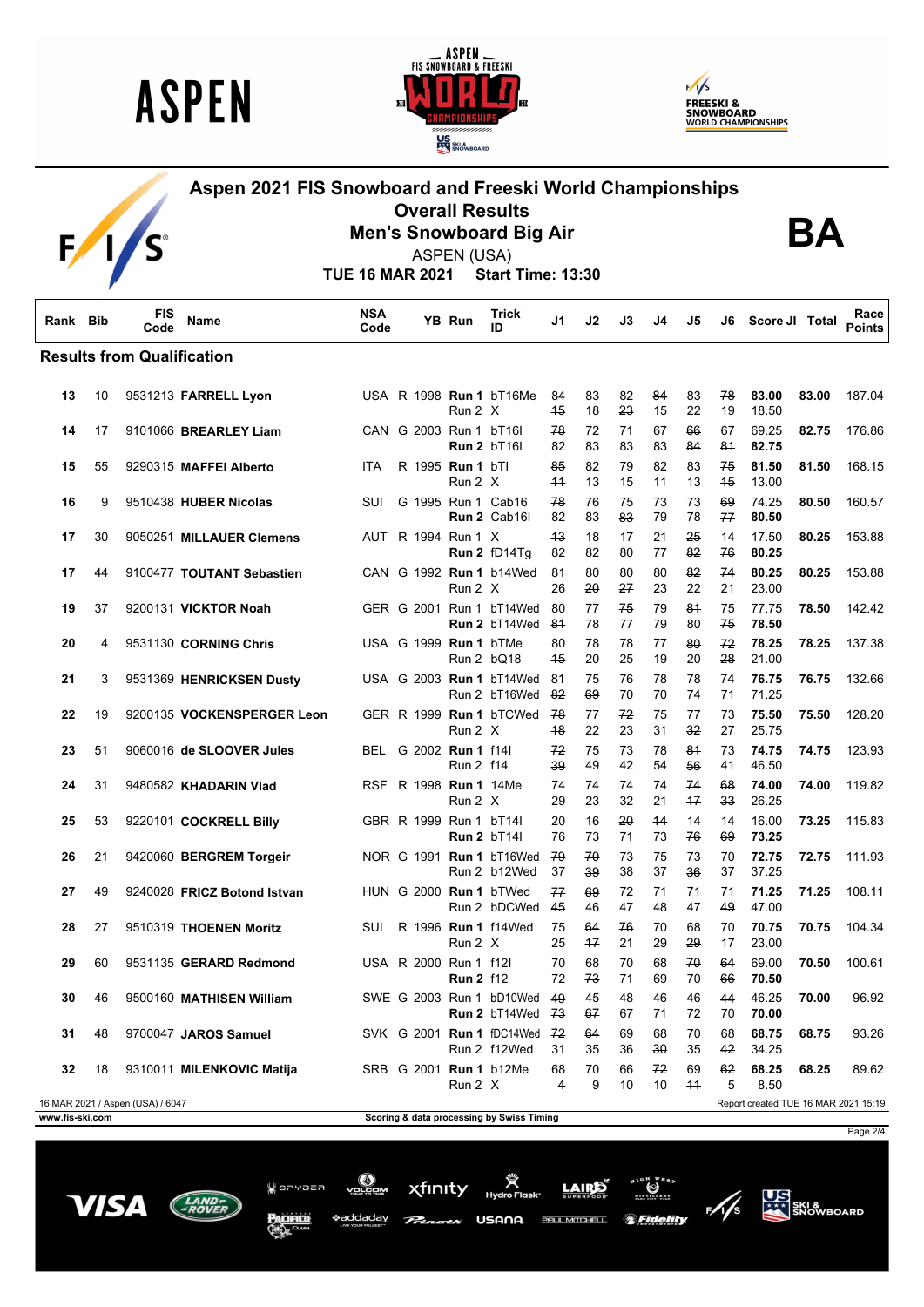

 $F/1/S$ 





# **Aspen 2021 FIS Snowboard and Freeski World Championships Overall Results**



**Men's Snowboard Big Air** ASPEN (USA)

**BA**

**TUE 16 MAR 2021 Start Time: 13:30**

| Rank Bib |    | <b>FIS</b><br>Code               | Name                                        | <b>NSA</b><br>Code |  | YB Run                                     | <b>Trick</b><br>ID                                 | J1                   | J2       | J3       | J4                   | J5         | J6         | Score JI Total                       |       | Race<br><b>Points</b> |
|----------|----|----------------------------------|---------------------------------------------|--------------------|--|--------------------------------------------|----------------------------------------------------|----------------------|----------|----------|----------------------|------------|------------|--------------------------------------|-------|-----------------------|
| 33       | 5  |                                  | 9500105 THORGREN Sven                       |                    |  | SWE R 1994 Run 1 b16St                     | Run 2 b16St                                        | 19<br>69             | 18<br>67 | 24<br>67 | 44<br>60             | 18<br>64   | 18<br>65   | 18.25<br>65.75                       | 65.75 | 85.99                 |
| 34       | 24 |                                  | 9050254 AMSUESS Moritz                      |                    |  | Run 2 X                                    | AUT G 1998 Run 1 b16Me                             | 69<br>21             | 65<br>49 | 68<br>25 | 62<br>19             | 63<br>25   | 61<br>25   | 64.50<br>22.50                       | 64.50 | 82.38                 |
| 35       | 54 |                                  | 9420146 OLIMSTAD Markus                     |                    |  | NOR G 1994 Run 1 X                         | Run 2 b12Wed                                       | 40<br>60             | 43<br>66 | 12<br>62 | 11<br>60             | 12<br>66   | 11<br>66   | 11.50<br>63.50                       | 63.50 | 78.77                 |
| 36       | 47 |                                  | 9030063 BIDEGAIN Pedro                      |                    |  | ARG R 1997 Run 1 fDCTq<br>Run 2 A          |                                                    | 60<br>$\overline{+}$ | 55<br>10 | 54<br>9  | 50<br>$\overline{2}$ | 56<br>3    | 50<br>40   | 53.75<br>6.00                        | 53.75 | 75.18                 |
| 37       | 41 |                                  | 9290318 FRAMARIN Loris                      | <b>ITA</b>         |  | Run 2 X                                    | R 1998 Run 1 xbD10Wed 65                           | $+2$                 | 53<br>16 | 56<br>14 | 48<br>14             | 54<br>18   | 48<br>22   | 52.75<br>15.50                       | 52.75 | 71.59                 |
| 38       | 40 |                                  | 9290265 ZULIAN Emil                         | <b>ITA</b>         |  | Run 2 X                                    | G 1997 Run 1 fT16Wed 44                            | 25                   | 54<br>22 | 60<br>43 | 42<br>22             | 48<br>14   | 54<br>23   | 50.00<br>20.25                       | 50.00 | 68.00                 |
| 39       | 25 |                                  | 9220090 ADAMS Gabriel                       |                    |  |                                            | GBR G 2003 Run 1 b14Wed<br><b>Run 2</b> bT16Wed 43 | 20                   | 13<br>51 | 17<br>48 | 13<br>53             | $+4$<br>50 | 12<br>49   | 13.75<br>49.50                       | 49.50 | 64.42                 |
| 40       | 11 |                                  | 9510387 BOLL Moritz                         | SUI                |  | G 2000 Run 1 X                             | <b>Run 2</b> b16MetoTq 56                          | 14                   | 44<br>55 | 21<br>46 | 23<br>49             | 22<br>45   | 16<br>47   | 18.25<br>49.25                       | 49.25 | 60.84                 |
| 41       | 45 |                                  | 1783066 MORAUSKAS Motiejus                  |                    |  | LTU G 2002 Run 1 101<br>Run 2 X            |                                                    | 51<br>15             | 46<br>14 | 48<br>17 | 44<br>26             | 52<br>26   | 45<br>40   | 47.50<br>18.00                       | 47.50 | 57.27                 |
| 42       | 57 |                                  | 9110019 YANEZ Alvaro                        | CHI.               |  | Run 2 bD10                                 | G 2002 Run 1 bDCWed 45                             | 33                   | 42<br>30 | 44<br>33 | 46<br>42             | 45<br>41   | 44<br>31   | 44.50<br>34.50                       | 44.50 | 53.69                 |
| 43       | 14 |                                  | 9300815 KUNITAKE Hiroaki                    | JPN                |  |                                            | G 2002 Run 1 b14TgtoNg 21<br>Run 2 b16TgtoNg 37    |                      | 18<br>43 | 18<br>50 | 24<br>43             | 21<br>41   | 45<br>48   | 19.50<br>43.75                       | 43.75 | 50.12                 |
| 44       | 34 |                                  | 9300781 OTSUKA Takeru                       | JPN                |  |                                            | R 2001 <b>Run 1</b> CabT16I<br>Run 2 xfT16I        | 45<br>23             | 48<br>49 | 42<br>34 | 41<br>28             | 45<br>24   | 42<br>29   | 43.50<br>26.00                       | 43.50 | 46.55                 |
| 45       | 35 |                                  | 9060003 de BUCK Sebbe                       |                    |  | BEL G 1995 Run 1 Ff<br>Run 2 DFf           |                                                    | 35<br>46             | 24<br>34 | 28<br>40 | 25<br>40             | 30<br>40   | 32<br>47   | 28.75<br>41.50                       | 41.50 | 42.97                 |
| 46       | 43 |                                  | 9400067 WOLF Casper                         |                    |  |                                            | NED G 2001 Run 1 T14Wed<br>Run 2 T14Wed            | 39<br>20             | 41<br>46 | 44<br>25 | 38<br>23             | 39<br>19   | 38<br>18   | 39.25<br>20.00                       | 39.25 | 39.40                 |
| 47       | 52 |                                  | 9250023 KRISTJANSSON Marino                 | <b>ISL</b>         |  | G 2000 Run 1 DBf<br>Run 2 f7Me             |                                                    | 39<br>30             | 30<br>35 | 30<br>38 | 35<br>36             | 35<br>38   | 36<br>35   | 34.00<br>36.00                       | 36.00 | 35.83                 |
| 48       | 58 |                                  | 1084977 TEIXEIRA Augustinho                 |                    |  | BRA G 2005 Run 1 f10l<br><b>Run 2 f3l</b>  |                                                    | 29<br>24             | 33<br>25 | 34<br>22 | 34<br>25             | 33<br>27   | 30<br>25   | 32.50<br>24.75                       | 32.50 | 32.26                 |
| 49       | 56 |                                  | 9030049 CHIARADIO de la IGLESIA<br>Federico |                    |  | ARG R 1997 Run 1 f3Wed<br><b>Run 2 f7l</b> |                                                    | 23<br>17             | 20<br>17 | 46<br>40 | 22<br>48             | 26<br>16   | 24<br>10   | 22.25<br>15.00                       | 22.25 | 28.69                 |
| 50       | 42 |                                  | 9180118 REHNBERG Mikko                      | <b>FIN</b>         |  |                                            | R 1997 Run 1 xbT14Wed<br>Run 2 xbT14Wed            | 23<br>17             | 16<br>16 | 19<br>18 | 29<br>20             | 28<br>25   | 43<br>$+2$ | 21.50<br>17.75                       | 21.50 | 25.12                 |
| 51       | 20 |                                  | 9560205 MEKINC Naj                          |                    |  |                                            | SLO G 2001 Run 1 bT16Wed<br>Run 2 bT16Wed          | 19<br>- 18           | 17<br>17 | 24<br>27 | 46<br>20             | 18<br>20   | 18<br>27   | 18.00<br>21.25                       | 21.25 | 21.55                 |
| 52       | 12 |                                  | 9510288 BOESIGER Jonas                      | <b>SUI</b>         |  | R 1995 Run 1 bT16<br>Run $2 \times$        |                                                    | 18<br>23             | 19<br>19 | 23<br>22 | 18<br>17             | 45<br>44   | 19<br>21   | 18.50<br>19.75                       | 19.75 | 17.98                 |
| 53       | 16 |                                  | 9190322 KONIJNENBERG Sebastien              |                    |  | Run 2 X                                    | FRA G 1997 Run 1 bT14Wed 20                        | 15                   | 15<br>15 | 18<br>48 | 42<br>$+4$           | 17<br>13   | 16<br>16   | 16.50<br>14.75                       | 16.50 | 14.41                 |
|          |    | 16 MAR 2021 / Aspen (USA) / 6047 |                                             |                    |  |                                            |                                                    |                      |          |          |                      |            |            | Report created TUE 16 MAR 2021 15:19 |       |                       |

**www.fis-ski.com Scoring & data processing by Swiss Timing** 

USANA

LAIRE

*Seidelity* 

**PAUL MITCHELL** 

xfinity

 $Q$  spypea

\*addadav

Page 3/4